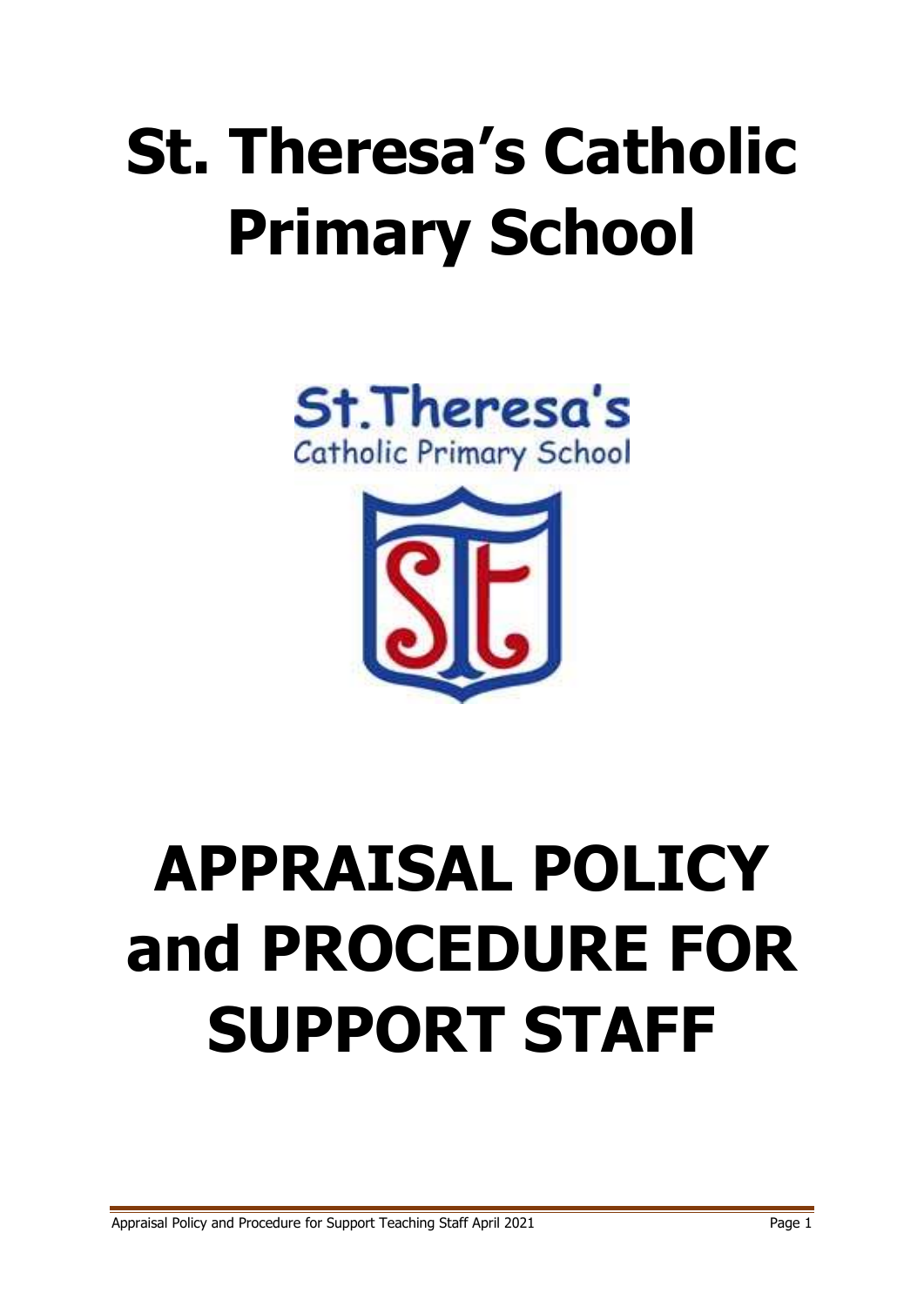"We learn together, we play together, we pray together, we grow together in the love of God"



# Validation Grid

| <b>Title</b>                 | Appraisal Policy and Procedure for Support |
|------------------------------|--------------------------------------------|
|                              | <b>Teaching Staff</b>                      |
|                              |                                            |
| <b>Author</b>                | <b>Catholic Education Service</b>          |
|                              |                                            |
| <b>Associate Author</b>      | Barbara Costa                              |
| <b>Committee</b>             | Curriculum & Achievement                   |
| <b>Target Audience</b>       | All Support Teaching Staff                 |
| <b>Stakeholders</b>          |                                            |
| <b>Consulted</b>             |                                            |
|                              |                                            |
| <b>Curriculum / Non</b>      | Non Curricular                             |
| <b>Curricular</b>            |                                            |
|                              |                                            |
| <b>Associated Policies /</b> | <b>Catholic Education Service</b>          |
| <b>Documents</b>             |                                            |
| <b>New Policy or Review</b>  | <b>New</b>                                 |
| of Existing Policy           |                                            |
|                              |                                            |
| <b>Date of Submission</b>    | April 2021                                 |
| <b>Date for Review</b>       | <b>April 2023</b>                          |
| <b>Review Term</b>           | 2 years                                    |
|                              |                                            |
| <b>Statutory</b>             | <b>No</b>                                  |
|                              |                                            |

Headteacher Barbara Costa Barbara Costa

Chair of Governors **Seamus McKenna**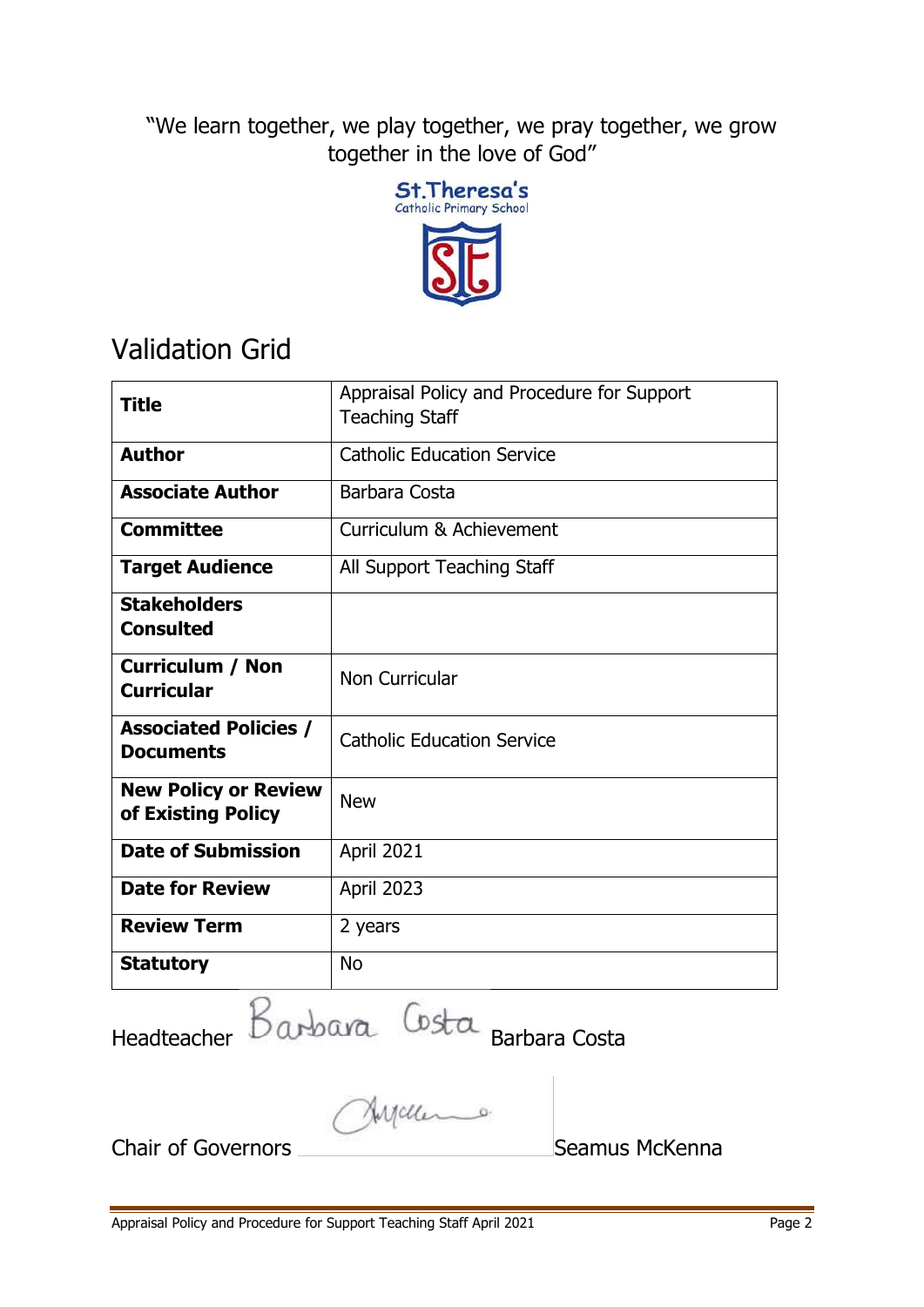# **Contents**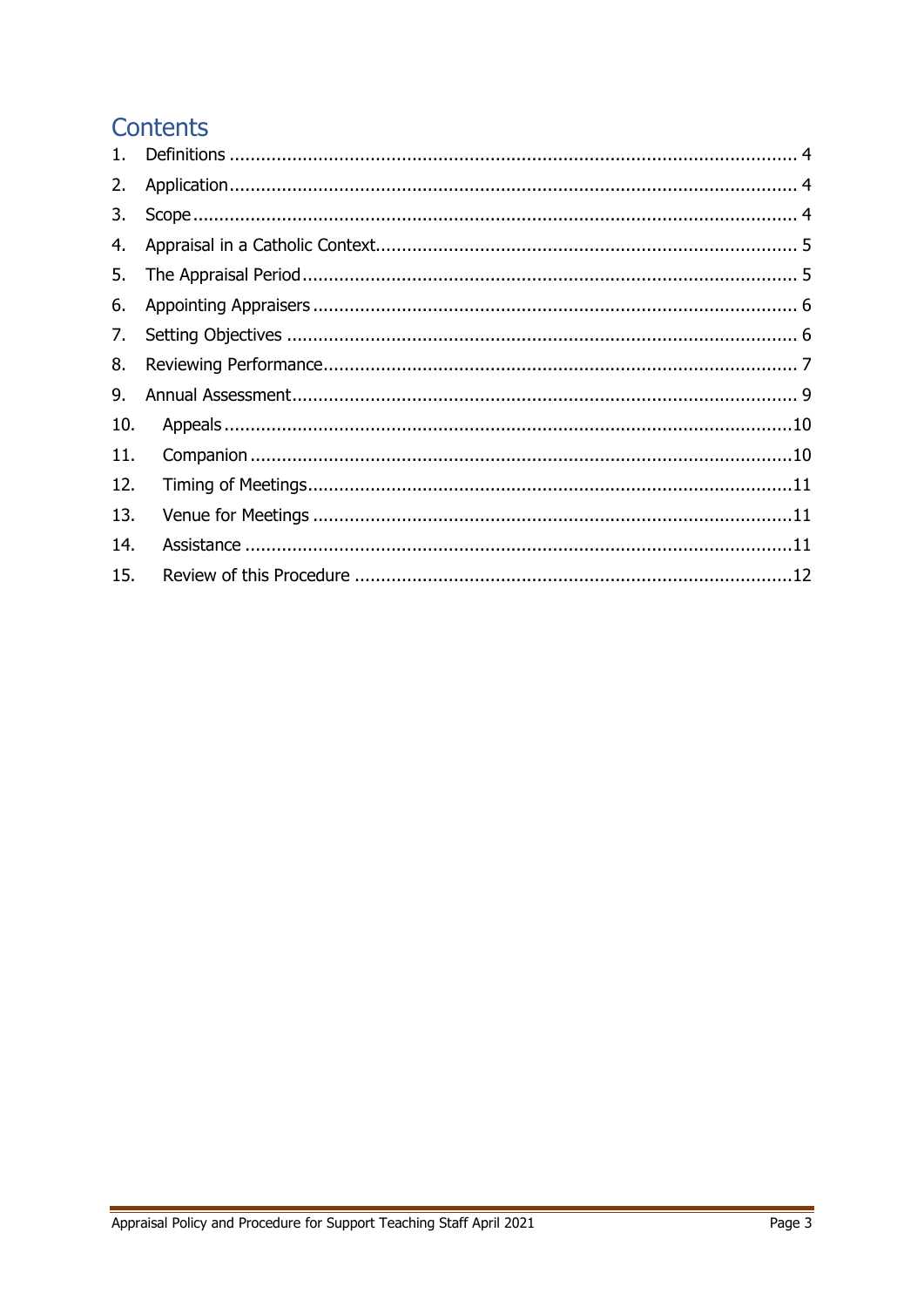# <span id="page-3-0"></span>**1. Definitions**

In this Appraisal Policy and Procedure for Support Teaching Staff, unless the context otherwise requires, the following expressions shall have the following meanings:

'Chair' means the Chair of the Governing Body appointed from time to time.

'Clerk' means the Clerk to the Governing Body appointed from time to time.

'Companion' means a willing work colleague not involved in the substance of the employee's performance under review by this Appraisal Policy and Procedure, or an accredited trade union representative or an official employed by a trade union who will be expected to make themselves available for the periods of time necessary to meet the timescales under this Appraisal Policy and Procedure.

'Diocesan Schools Commission' means the education service provided by the diocese, which may also be known, or referred to, as the Diocesan Education Service.

'Governing Body' means the governing body of the School.

'Governors' means the governors appointed and elected to the Governing Body of the School, from time to time.

'Headteacher' means the substantive Headteacher, who is the person with overall responsibility for the day to day management of the school.

'School' means the school or college named at the beginning of this Appraisal Policy and Procedure (St. Theresa's Catholic Primary School (St. Theresa's / we / School) and includes all sites upon which the school undertaking is, from time to time, being carried out.

'Vice-Chair' means the Vice-Chair of the Governing Body elected from time to time.

# <span id="page-3-1"></span>**2. Application**

Subject to the paragraph below, this Appraisal Policy and Procedure applies to you if you are an employee or worker at the School employed in your capacity as support staff worker and are not a teacher or Headteacher (hereinafter referred to as an "employee" or "you").

This Appraisal Policy and Procedure does not apply to those employees who are employed under a contract of employment for less than one term and those who are subject to the School's Capability Policy and Procedure.

# <span id="page-3-2"></span>**3. Scope**

The purpose of this procedure is to establish a framework for a clear and consistent assessment of the overall performance of employees and for supporting their development within the context of the School's plan for improving educational provision and performance, and the standards expected of the staff of the School.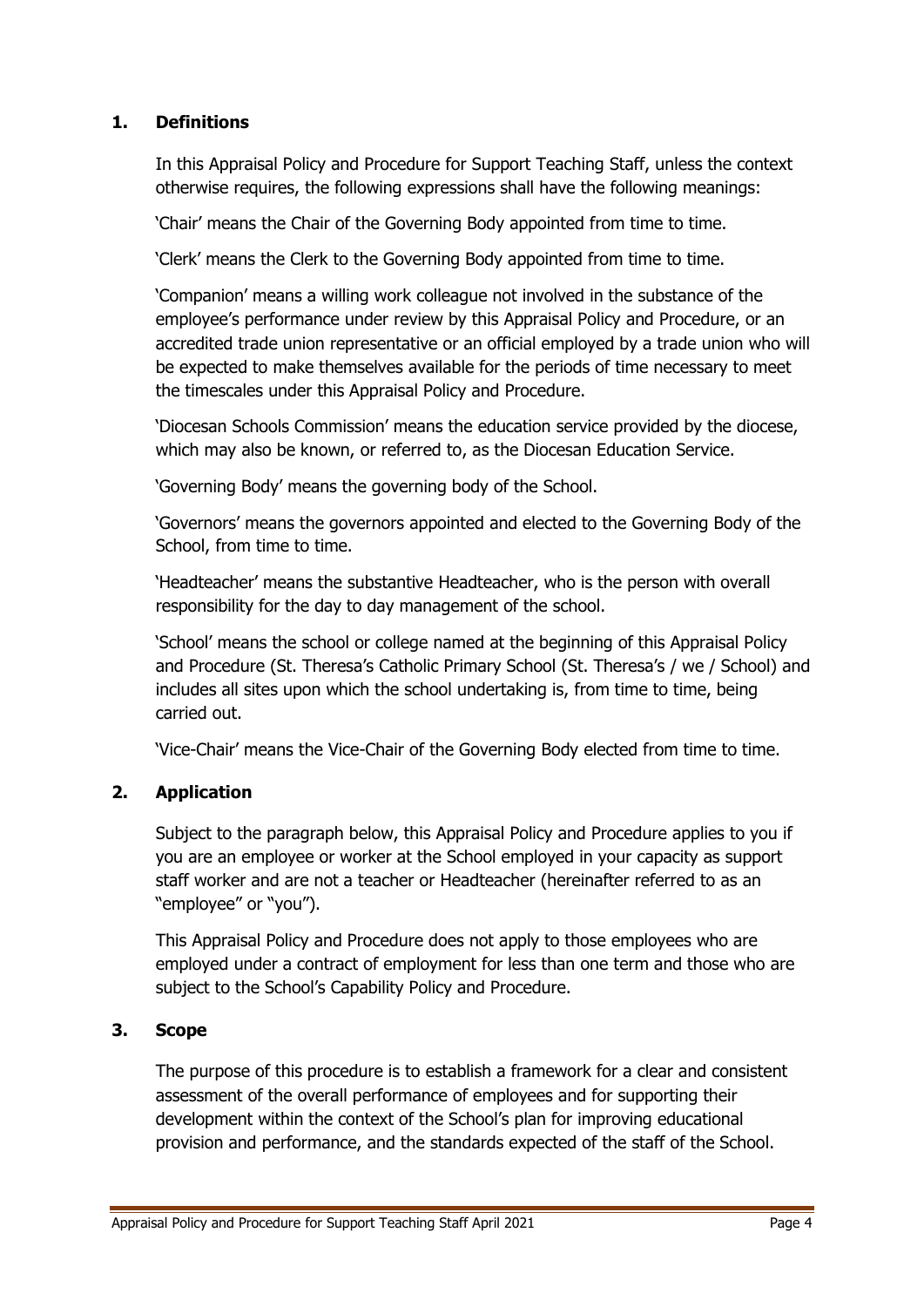The School is committed to ensuring respect, objectivity, belief in the dignity of the individual, consistency of treatment and fairness in the operation of performance management at a Catholic school. This commitment extends to promoting equality of opportunity and eliminating unlawful discrimination throughout the school community.

Where concerns raised about an employee's performance cannot be resolved through this Appraisal Policy and Procedure, there will be consideration of whether to invoke the School's Capability Policy and Procedure.

This Appraisal Policy and Procedure does not form part of any other procedure but relevant information on appraisal, including Appraisal Reports, may be taken into account in relation to other applicable policies and procedures.

An employee is entitled to have access by arrangement to their personnel file and to request the deletion of time-expired records in line with the provisions of the General Data Protection Regulation (GDPR).

The Governors delegate their authority in the manner set out in this policy.

# <span id="page-4-0"></span>**4. Appraisal in a Catholic Context**

Appraisal will be a supportive and developmental process designed to ensure that all employees have the skills and support they need to carry out their role effectively within the context of the School's ethos.

Arrangements for appraisal will be conducted in such a way that employees will be secure in the knowledge that their progress and commitment to the School are acknowledged.

Appraisal is a time to celebrate achievement wherever possible, as well as for discerning where there is scope for development. Challenge is at the heart of the Gospels. Christ challenged all whom he encountered, each according to their needs and readiness.

The School is committed to ensuring respect, objectivity, belief in the dignity of the individual, consistency of treatment and fairness in the operation of performance management as a Catholic school. This Appraisal Policy and Procedure offers opportunities to ensure justice for employees and pupils alike and has the potential for the expression of Christian qualities such as honesty, self-knowledge, respect for others and their gifts, recognition of the needs and achievements of others, challenge of self and others, personal growth and openness.

# <span id="page-4-1"></span>**5. The Appraisal Period**

The Appraisal Period will run for twelve months from September to September with the final reviews before the end of the summer term.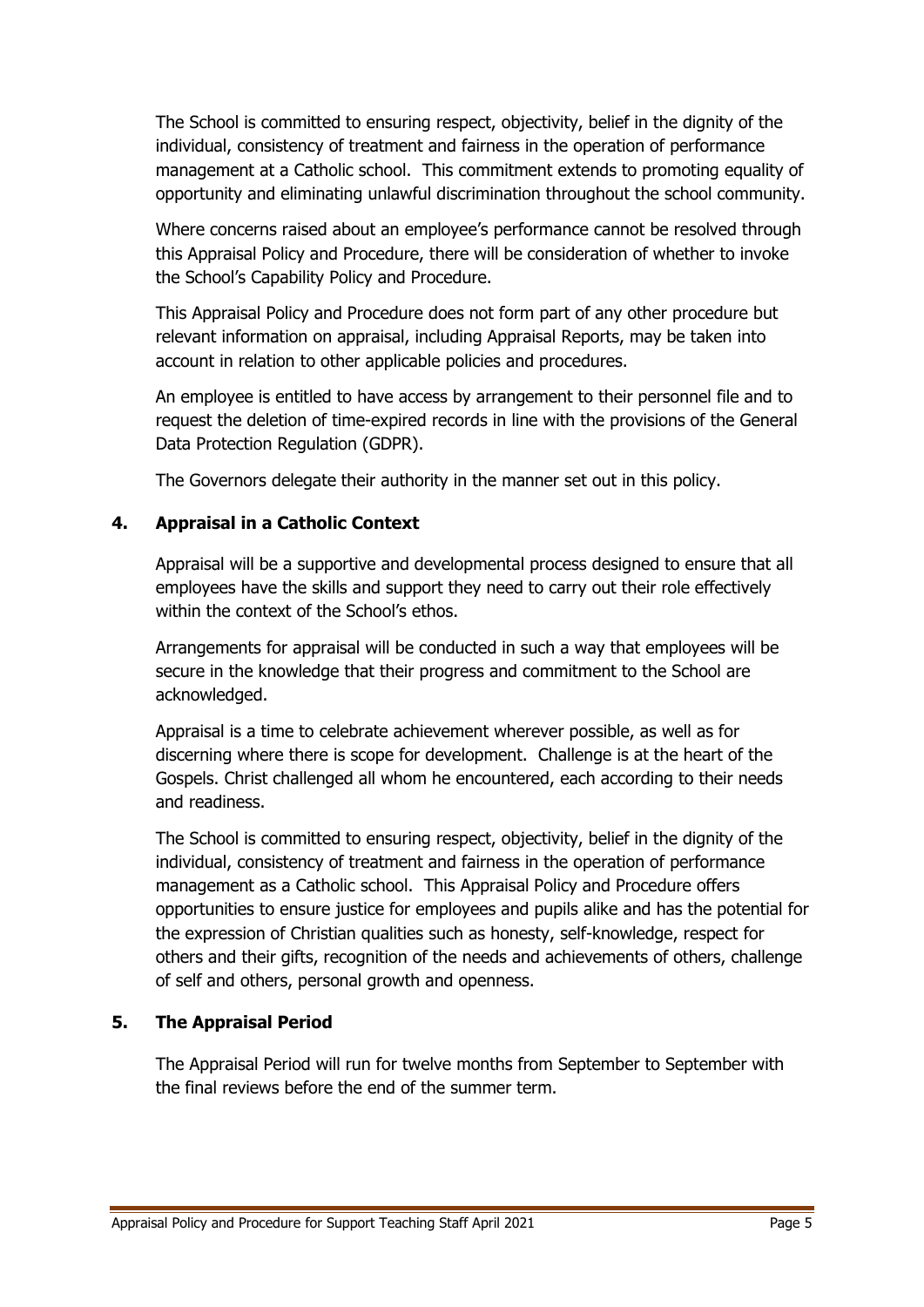Employees who are employed on a fixed-term or temporary contract of less than one year will have their performance managed in accordance with the principles underpinning this Appraisal Policy and Procedure. The length of the Appraisal Period will be determined by the duration of their contract of employment.

Where an employee starts their employment at the School part-way through the School's usual Appraisal Period, the Headteacher shall determine the length of the Appraisal Period for that employee with a view to bringing his / her Appraisal Period into line with the School's usual Appraisal Period (as per Paragraph above) as soon as possible.

Where an employee transfers to a new post within the School part-way through an Appraisal Period, the Headteacher shall determine whether the Appraisal Period should be re-set and whether the Appraiser should be changed.

### <span id="page-5-0"></span>**6. Appointing Appraisers**

An Appraiser will be appointed by the Headteacher to appraise an employee of the School.

The Appraiser will set employee objectives in accordance with Section 7 below.

The Appraiser, through the Headteacher and / or Governing Body, may seek advice from other external advisers including, but not limited to, the Diocesan Schools' Commission or the Local Authority.

Where it becomes apparent that an Appraiser appointed by the Headteacher will be absent for the majority of the Appraisal Period, the Headteacher may perform the duties of the Appraiser or delegate those duties to another teacher for the duration of the absence.

Where an employee has a reasonable objection to the choice of Appraiser, their concerns may be carefully considered and, where it can be reasonably accommodated, an alternative appraiser may be offered.

# <span id="page-5-1"></span>**7. Setting Objectives**

-

Appraisal objectives should reflect the Catholic identity and mission of the School and the values it proclaims<sup>1</sup> and Appraisers are expected to explore the alignment of such objectives with the School's priorities and plans, working at all times to ensure that the Catholic ethos is developed and maintained.

Appraisal Policy and Procedure for Support Teaching Staff April 2021 **Page 6** 

<sup>&</sup>lt;sup>1</sup> Such values should include the principles of Catholic social teaching in respect of justice for all, the needs of the whole person, respect for the individual and the community and the preferential option for the poor. More information about these principles and how they might apply in the area of appraisal can be found in the CES User Guide.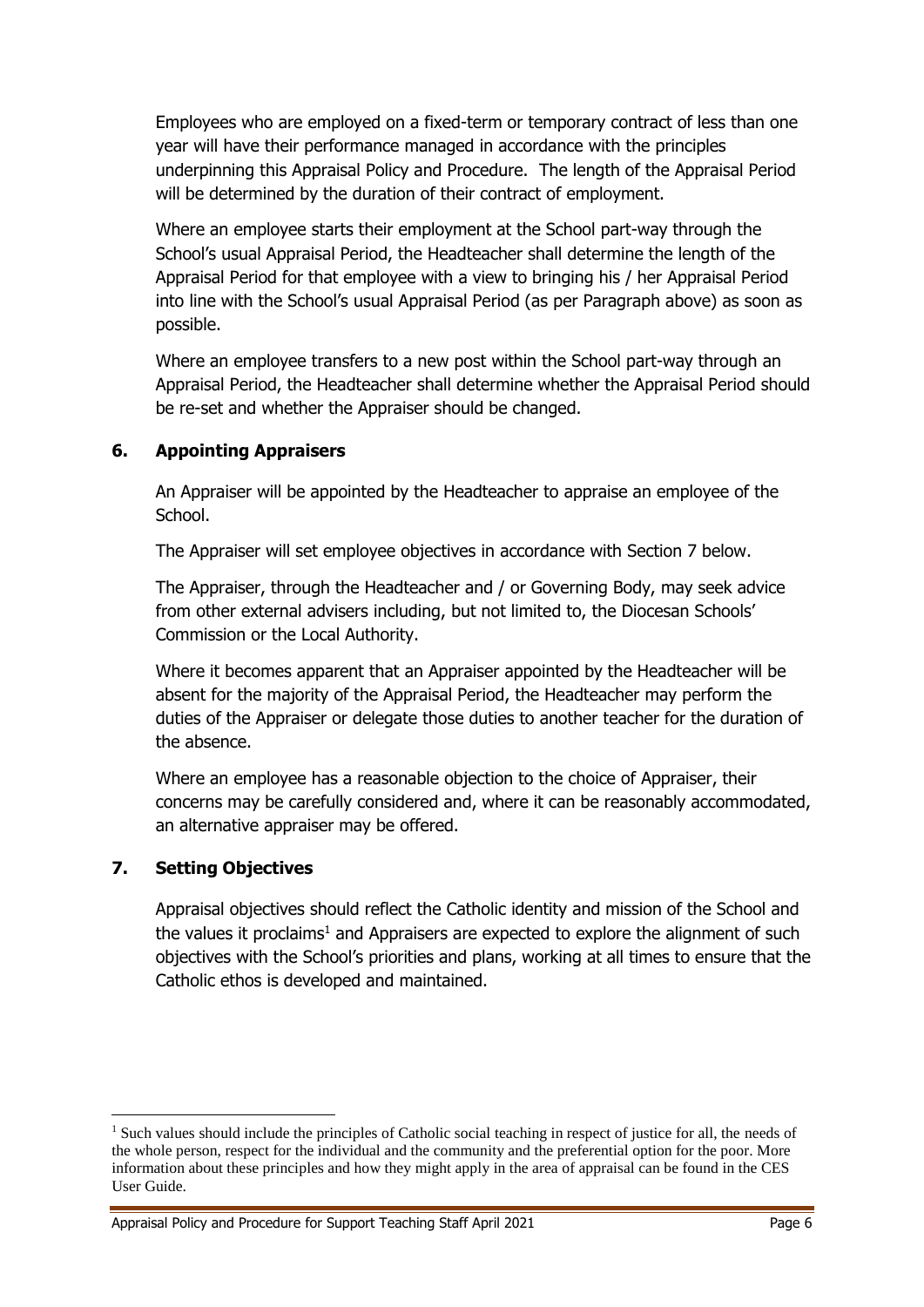The Appraiser and the employee will seek to agree the objectives. Objectives may be revised if circumstances change. The School operates a system of moderation to ensure that all Appraisers are working to the same standards. Targets will be moderated across the School to ensure that they are consistent between employees with similar experience and levels of responsibility. Should the objectives not be agreed, the final decision on allocation of objectives rests with the Appraiser.

The objectives set for each employee will, if achieved, contribute to the School's plans for improving educational provision and performance and improving education of the pupils at the School. This will be ensured by quality assuring all objectives against the school improvement plan.

Objectives, where met, should contribute to improving the progress, development and well-being of pupils at the School as understood in relation to the Catholic nature of the School and so include the academic, spiritual, moral, social, emotional and cultural development of each pupil.

In accordance with Section 6, the employee's objectives will be set by the Appraiser before, or as soon as reasonably practicable after, the start of each Appraisal Period and the employee will be informed of the objectives and standards against which their performance will be appraised in that Appraisal Period.

The objectives will be Challenging, Specific, Measurable, Achievable, Realistic and Time-bound and will be appropriate to the employee's role and level of experience.

The Appraiser may take into account the effects of an individual's circumstances, including any disability requiring the implementation of reasonable adjustments, when agreeing objectives.

Following discussion between the Appraiser and the employee, set objectives may be revised by the Appraiser in accordance with the needs of the School and the employee, and any such revision(s) to set objectives will be recorded in writing.

#### <span id="page-6-0"></span>**8. Reviewing Performance**

#### Development and Support

Appraisal is a supportive process which will be used to inform the employee's continuing professional development. The School wishes to encourage a culture in which all employees take responsibility for improving the School through appropriate professional development. Professional development will be linked to the School's improvement priorities and to the ongoing professional development needs and priorities of individual employees.

Account will be taken in a review meeting of where it has not been possible for employees to fully meet their objectives because the agreed support has not been provided. Informal Action

An employee's line manager may identify concerns on an informal basis at any time about any performance falling short of the standards expected.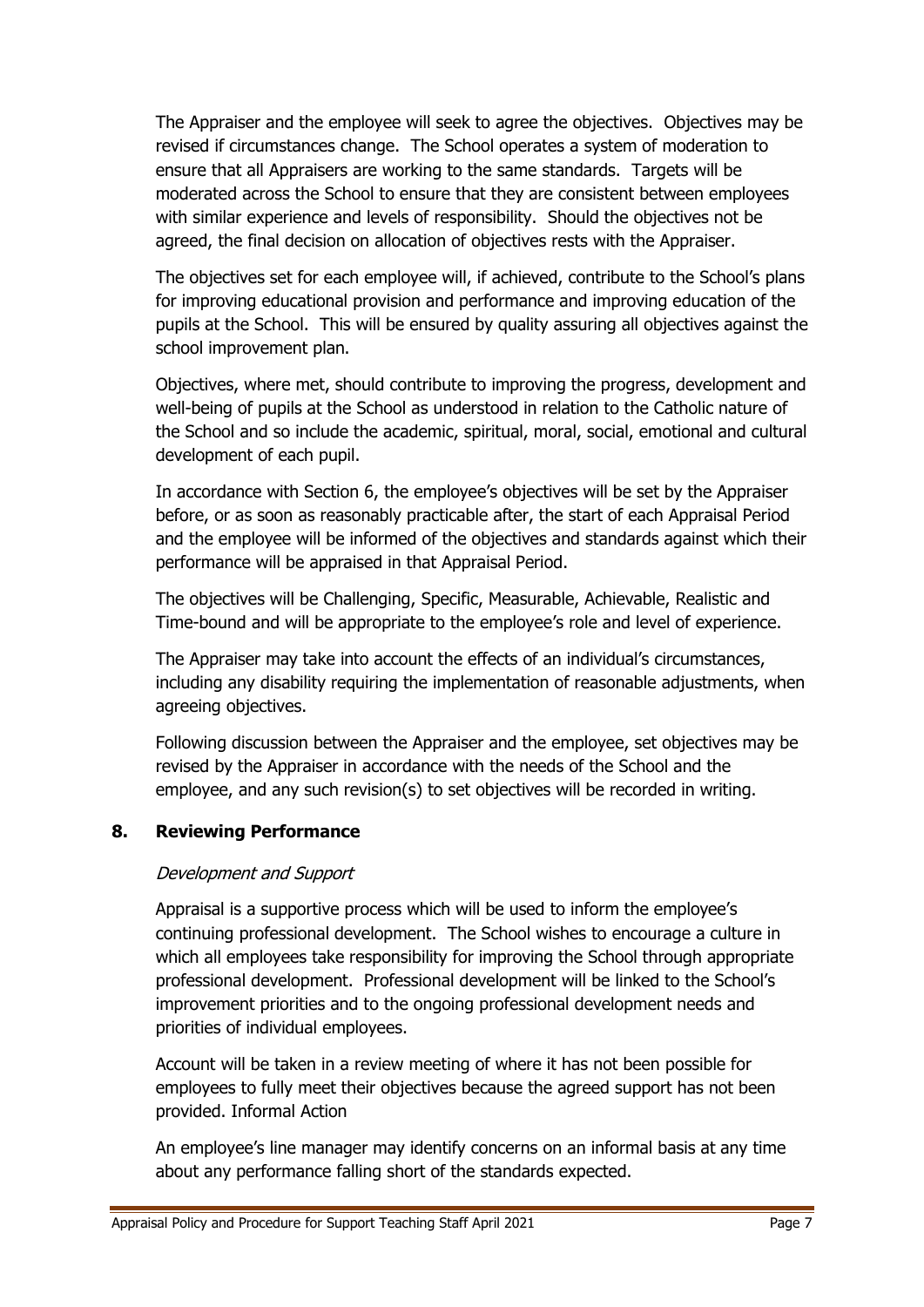An employee's line manager may also provide informal advice and appropriate support which may include training, coaching, mentoring, counselling, monitoring, working in a professional learning community, learning and development opportunities, supervision, occupational health, arrangements for observation of lessons taught by teachers at the School or elsewhere or discussing practice with advisory teachers or other support staff members.

Informal action could include establishing the expectations that the School and / or the Governing Body has of the employee and what support may be provided to help the employee to meet those expectations.

Informal action may be recorded in writing and may be referred to at a later stage as evidence that an informal approach was attempted and the success or failure of such an approach.

#### Alternative Action

There may be a situation where the employee's line manager and / or the Appraiser considers that a recent promotion or job change has been a contributory factor in any unsatisfactory performance and that informal action has been, or is unlikely to be, effective.

The line manager / Appraiser may offer the employee the option of taking a voluntary demotion as an alternative to proceeding with action under this Appraisal Policy and Procedure.

#### **Observation**

The School believes that observation of work practice is important both as a way of assessing employee performance in order to identify any particular strengths and areas for development as well as gaining useful information which can inform School improvement more generally.

All observation will be carried out in a supportive fashion.

#### Feedback

Employees will receive constructive feedback on their performance throughout the year and as soon as practicable after observation has taken place or other evidence has come to light. Feedback will include discussion with the employee, highlighting their areas of strength and areas that need attention and will determine any appropriate action required.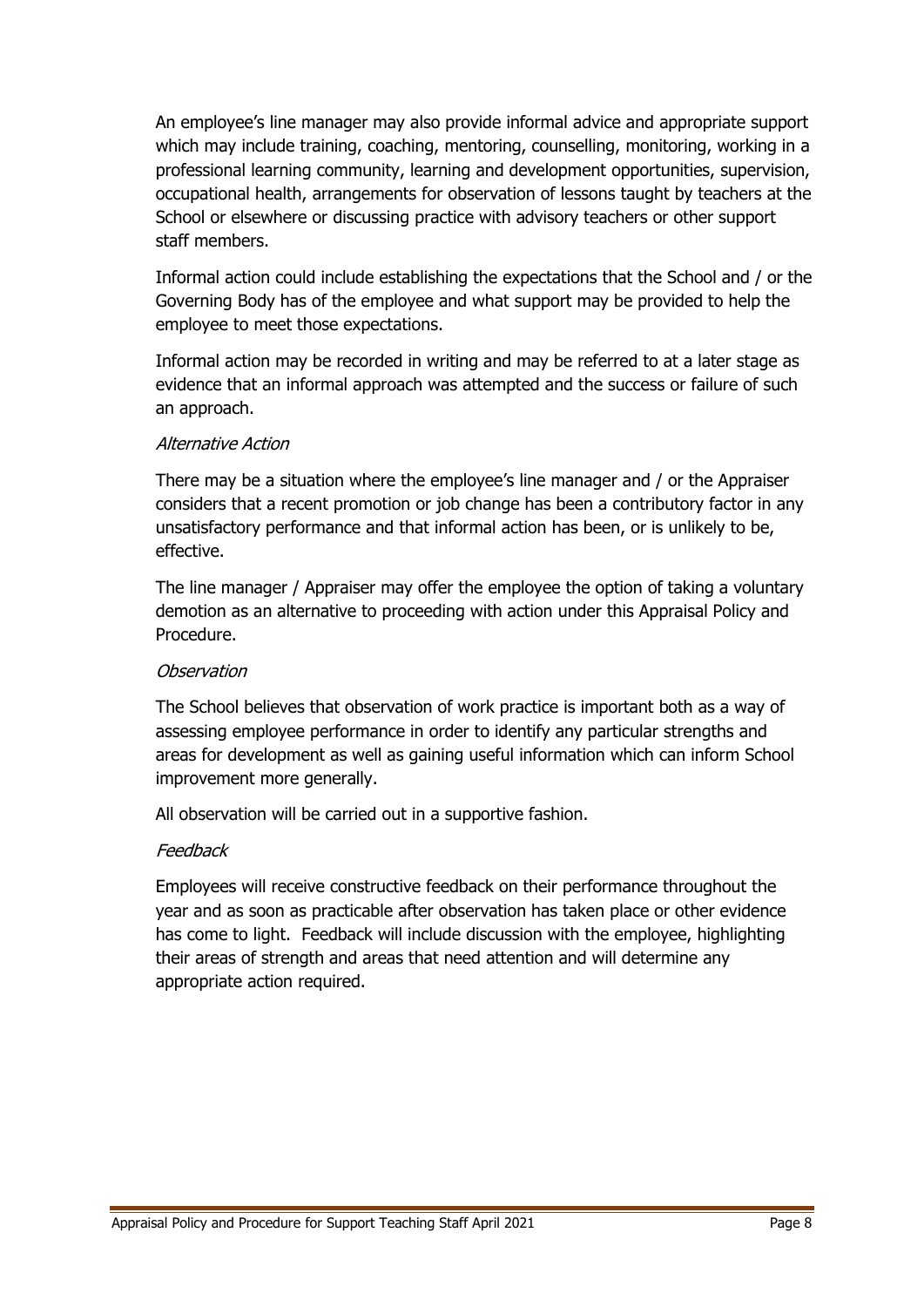Where there are concerns about any aspects of the employee's performance these will be addressed at a meeting between the Appraiser and the employee. At such meeting, the employee will be notified of the Appraiser's concerns about the employee's performance, the action required to bring the employee's performance to the standard expected and the timeframe for so doing. The employee's progress will continue to be monitored as part of the appraisal process and a reasonable time given for their performance to improve. This will depend on the circumstances but will usually be for a period of between 6 and 12 working weeks, with appropriate support as agreed at the meeting held in accordance with this Paragraph in order that the aim of recovering and improving performance can be achieved.

When progress is reviewed at the end of the review period in accordance with Paragraph above, if the Appraiser is satisfied that the employee has made, or is making, sufficient improvement, the appraisal process will continue as normal. Where the Appraiser finds that insufficient, or no, improvement has been made, then Section 9 will apply.

#### <span id="page-8-0"></span>**9. Annual Assessment**

Employees' performance will be formally assessed in respect of each Appraisal Period.

This assessment is the end point to the annual appraisal process but performance and development priorities will be reviewed and addressed on a regular basis throughout the year at interim meetings (which may be in person or via telephone, email or other appropriate medium) which may take place once a term.

The employee will receive, as soon as practicable following the end of each Appraisal Period, a written Appraisal Report. The employee will have the opportunity to comment on the Appraisal Report in writing. This Appraisal Report does not form part of any formal capability or disciplinary procedures. However, any relevant information from the appraisal process may be taken into account by those responsible for taking decisions about capability.

The Appraisal Report will include:

- a. Details of the employee's objectives for the relevant Appraisal Period;
- b. An assessment of the employee's performance of their role and responsibilities against their objectives and any relevant standards;
- c. An assessment of the employee's training and development needs and identification of any action that should be taken to address them;
- d. A recommendation on pay where that is relevant;
- e. A space for the employee's own comments

A review meeting will take place to discuss the content of the Appraisal Report and any further action required, including setting a period for review of performance, and to inform objective setting for the next Appraisal Period.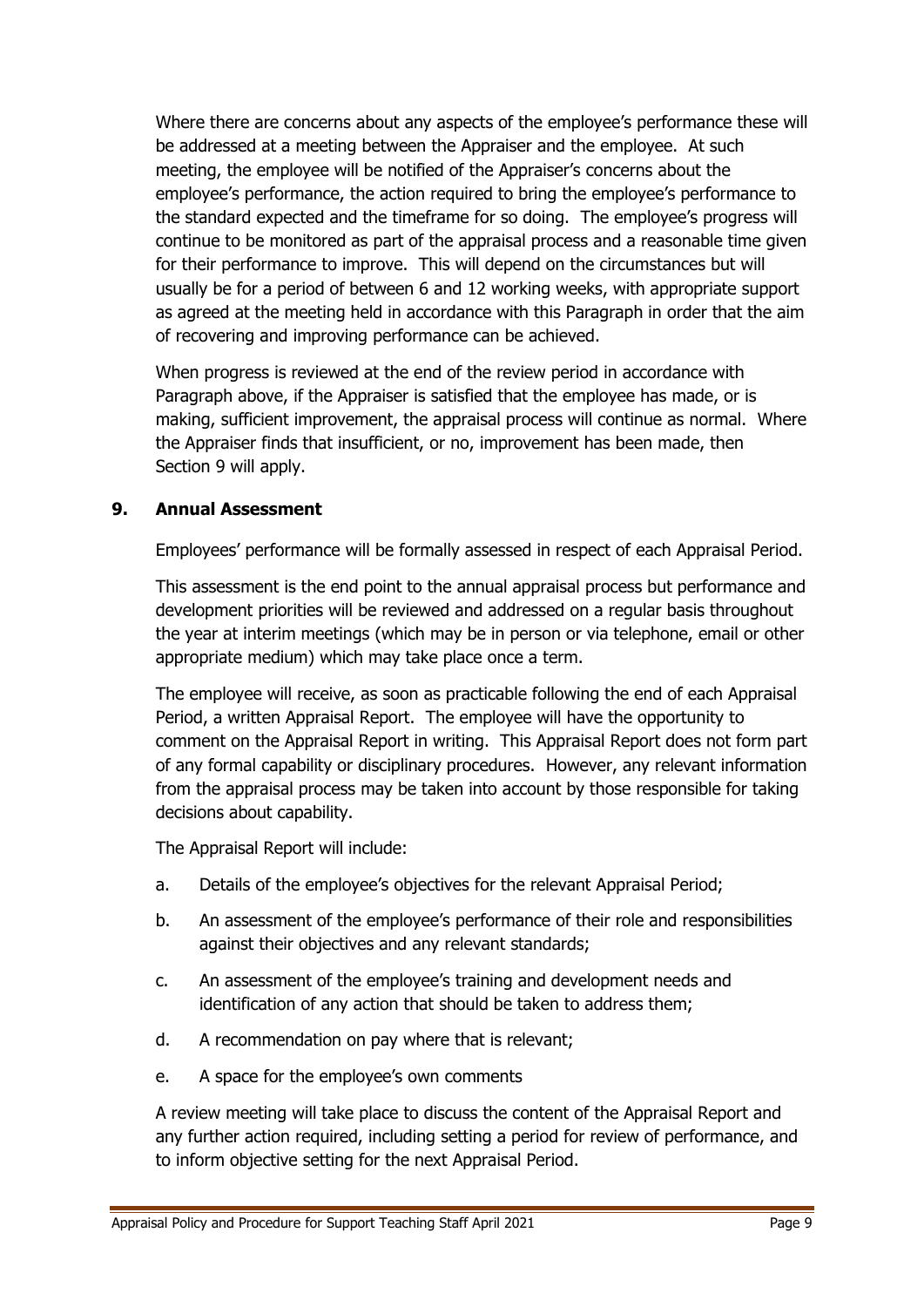#### Transition to capability

If the Appraiser is not satisfied with the employee's progress following the review period in accordance with Section 8 or the Annual Assessment, the employee will be notified in writing that this Appraisal Policy and Procedure will no longer apply and that their performance will be managed under the School's Capability Policy and Procedure.

#### <span id="page-9-0"></span>**10. Appeals**

Employees have a right of appeal against any of the entries in the written Appraisal Report and a separate right of appeal against a decision to invoke the School's Capability Policy and Procedure made in accordance with Section 9 above. If an appeal relates to a decision about pay, the employee is referred to the School's Pay Policy and Procedure.

An appeal in accordance with previous paragraph must be made in writing to the Clerk and lodged within 10 working days of receipt of the Appraisal Report or the letter confirming that the School's Capability Policy and Procedure will be invoked.

Your appeal letter must set out the grounds of your appeal in detail.

The Appeal Meeting will normally be held within 20 working days of your appeal letter being received by the Clerk.

The Appeal Manager will be the Headteacher, excluding where the Headteacher is the Appraiser.

The Appeal Manager will confirm the outcome of the Appeal Meeting in writing to you within 5 working days of the date of the Appeal Meeting. The decision of the Appeal Manager is final and there will be no further right of appeal. The outcomes of the Appeal Meeting are that:

- a. the Appeal Manager may uphold the entries made in the Appraisal Report and / or the transition to capability proceedings in accordance with Section 9; or
- b. the Appeal Manager may uphold the employee's appeal and overturn the decision of the Appraiser. Where such appeal relates in whole or in part to entries in the Appraisal Report, the disputed entries shall be referred back to the Appraiser for reconsideration.

Where an appeal is against entries in the Appraisal Report and a decision to invoke the Capability Policy & Procedure, the appeals will be heard together.

#### <span id="page-9-1"></span>**11. Companion**

Where a meeting is held under Sections 8 or 10 above, you may be accompanied by a Companion.

You must let the person appointed to hold such meeting under Section 8 or 10 above know who your Companion will be at least one working day before the meeting.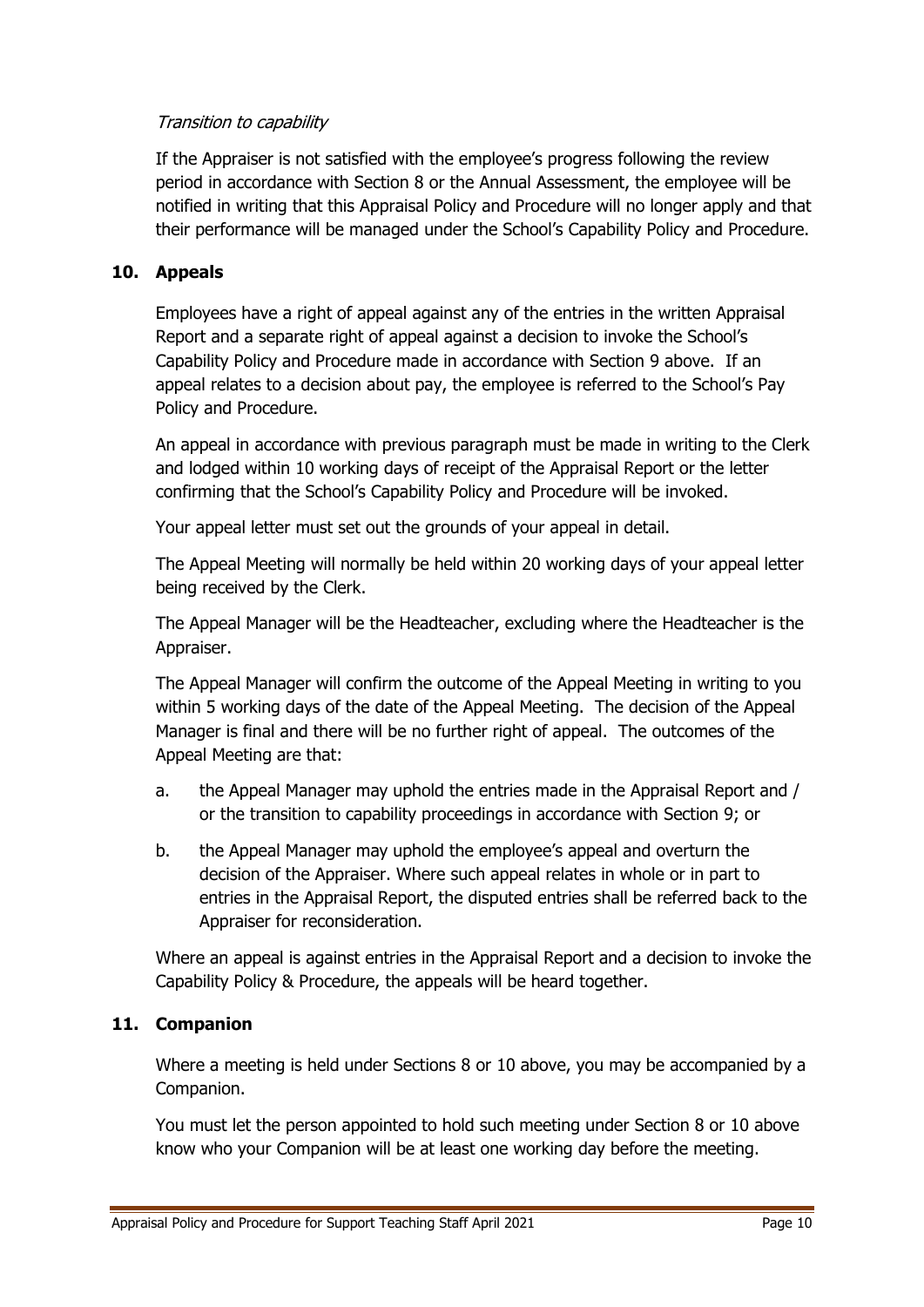If you have any particular reasonable need, for example, because you have a disability, you can also be accompanied by a suitable helper.

Your Companion can address the meeting in order to:

- a. put your case;
- b. sum up your case;
- c. respond on your behalf to any view expressed at the meeting; and
- d. ask questions on your behalf.

Your Companion can also confer with you during the meeting.

Your Companion has no right to:

- a. answer questions on your behalf;
- b. address the meeting if you do not wish it; or
- c. prevent you from explaining your case.

Where you have identified your Companion and they have confirmed in writing to the relevant person appointed under Sections 8 or 10, that they cannot attend the date or time set for the meeting, the relevant person will postpone the meeting for no more than five working days from the date set by the School to a date or time agreed with your Companion provided that it is reasonable in all the circumstances. Should your Companion subsequently be unable to attend the rearranged date, the meeting may be held in their absence or written representations will be accepted.

#### <span id="page-10-0"></span>**12. Timing of Meetings**

Meetings under this procedure may:

- a. need to be held when you were timetabled to assist with lessons;
- b. be held after the end of the School day;
- c. not be held on days on which you would not ordinarily work;
- d. be extended by agreement between the parties if the time limits cannot be met for any justifiable reason.

#### <span id="page-10-1"></span>**13. Venue for Meetings**

Any meeting held under Section 8 or 10, may be held off the School site to minimise any distress to the employee.

#### <span id="page-10-2"></span>**14. Assistance**

Where matters fall to be decided under Sections 8 or 10, the Diocesan Schools Commission may send a representative to advise the School.